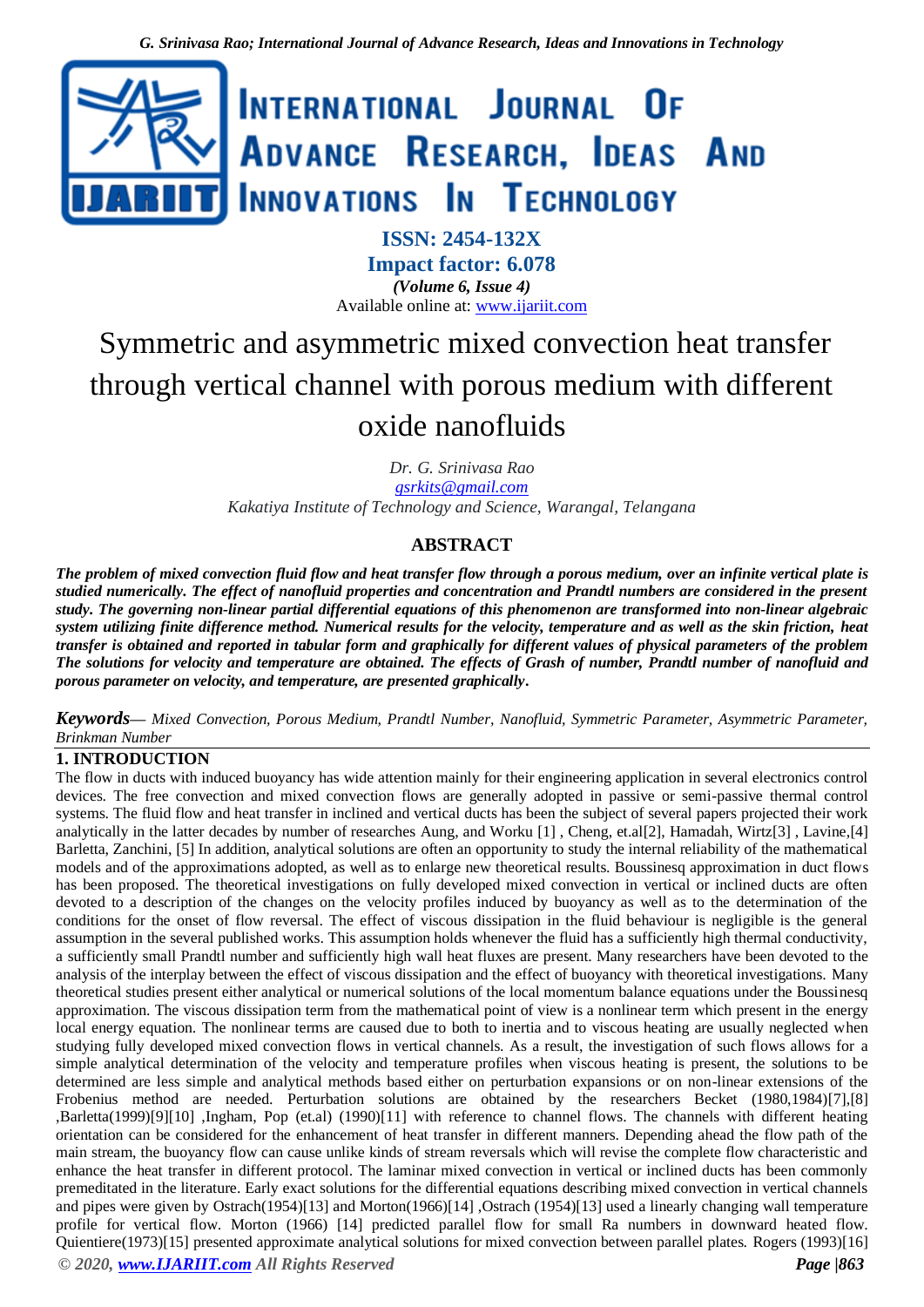and Yao(1987)[17],(1983)[18],(1987)[19] studied mixed convection by the use of stability analyses. Broad effort has been done to resolve the flow field equation for mixed convection flows by mathematical methods. The common consequences were establish for heat transfer effects for mixed convection flows by Lawrence (1966)[20] and Zeldin and Schmidt(1972) [21].The numerical studies started being able to better resolve the velocity profiles of vertical pipe flows with mixed convection as shown in studies by Ingram(1988,1988)[22],[23], Aung(1986)[24] Cebeci (1982)[25], Heggs (1990) [26], Wang(1994) [27] and Hebchi and Acharya(1986)[28]. Modern numerical studies by Evans (1997) [29] and Chang (1993) [30] have focused on the oscillatory stream problem performance that be able to occur in mixed convection flows. Barletta (2005),[31] studied on the being of parallel flow for mixed convection in an inclined duct. Barletta and Zanchini (2001) studied mixed convection with variable viscosity in an inclined channel with approved wall temperatures. Boulama and Galanis (1962) [32] studied analytical result for fully developed mixed convection between parallel vertical plates with heat and mass transfer. Lavine (1989) [33] studied fully developed opposed mixed convection between inclined parallel plates. S. N. Gaikwad, Kamble S. S.,[34] studied the combined convection on vertical parallel plates with symmetry conditions with porous medium. The main objective of this paper is to study the effect of porous parameter and effect of the Prandtl number symmetric parameter and Grashof number on velocity, temperature, rate of heat and mass transfer characteristics of the problem with the flow through porous media with different oxide nanofluids .The set of governing equations are transformed into first order equations and solved with MATLAB software. The different parameters such as *Gr,Pr,Q,k,F,Br* are adopted and the flow and heat transfer characteristics are evaluated and the results are expressed graphically with reasonable conclusions.

### **2. MATHEMATICAL MODELING**

The problem consists of two parallel infinite parallel plates separated by distance  $y = h$  The plates are held at  $y = 0$  and  $y = h$  on which the temperature is  $T_0 + \delta x$  and  $T_1 + \delta x$  respectively and here x is the distance measured vertically upwards as shown in the diagram. Two dimensional fully developed flow is considered between the vertical walls considered. The velocity of the flow at everywhere parallel to the x axis and function of y alone. Under the assumptions and invoking the Boussinesq approximations the governing equations of the motion of the fluid given by [34]

$$
\mu \left( \frac{d^2 u}{dy^2} - \frac{u}{k} \right) = \frac{dp}{dx} + \rho g - \rho g \beta (T - T_{\infty})
$$
\n(1)

$$
k\left(\frac{d^2T}{dx^2} + \frac{d^2T}{dy^2}\right) = \rho C_p u \frac{dT}{dx} - \mu \left(\frac{du}{dy}\right)^2 \tag{2}
$$

Where  $\mu$  is the viscosity of fluid,  $\mu$  is the velocity, k is the thermal conductivity,  $\rho$  is density of fluid, g is gravitational force,  $\beta$  is the coefficient of thermal expansions, T is temperature, and  $T_{\infty}$  is reference temperature. The boundary conditions are

$$
u = 0, T = T_0 + \delta x \text{ on } y = 0 \tag{3}
$$

$$
u = 0, T = T_1 + \delta x \text{ on } y = h \tag{4}
$$

Using the following dimensionless quantities

$$
U = \frac{\nu}{h}u, T = T_0 + \delta x + \delta h\theta, Y = \frac{\nu}{h}
$$
\n<sup>(5)</sup>

The equations (1) and (2) become

$$
\frac{d^2U}{d^2Y} + sgn(\delta)Gr\theta = Q + \Upsilon U
$$
\n(6)

$$
\frac{d^2\theta}{d^2r} = PrU + sgn(\delta)Br\left(\frac{dU}{dY}\right)^2\tag{7}
$$

Where  $sgn(\delta) = sign(\delta)$ ,  $Q = \frac{h^3}{\mu v} \left( \frac{dp}{dx} \right)$  $\frac{dp}{dx} + pg$ ), (Grashof number)  $Gr = \frac{g\beta\Delta T\delta h^3}{v^2}$  $\frac{\Delta T \delta h^3}{v^2}$ , (Porous parameter )  $F = \frac{d^2}{k}$  $\boldsymbol{k}$ (Prandtl number)  $Pr = \frac{\mu C_p}{h}$  $\frac{c_p}{k}$ , (Eckert number)  $E_c = \frac{v^2}{c_{m\Lambda}A}$  $\frac{\partial}{\partial c_{p\Delta A}d^2}$ , (Brinkman)  $B_r = E_c P_r$ 

The viscous heating is characterized by the Eckert number  $(E_c)$  and it is very small. This can be seen in its proper perspective that is only at very high rates of shearing wall viscous dissipation be a significant factor. Accordingly, the sign of  $\delta$  as negative so that there is a heating from below, the equations (6) and (7) are transformed into

$$
\frac{d^2U}{dr^2} - G_r \theta - FU - Q = 0 \tag{8}
$$

$$
\frac{d^2\theta}{dy^2} - P_r U + Br(U')^2 = 0\tag{9}
$$

The boundary conditions are transformed into

$$
U = 0, \theta = 0; at Y = 0 \tag{10}
$$

$$
U = 0, \theta = \sigma; \text{at } Y = 1 \tag{11}
$$

Where  $k = \frac{(T_1 - T_0)}{r_h}$  $\frac{(-10)}{\delta h}$  which decides the symmetric parameter

## **3. THERMOPHYSICAL PROPERTIES OF NANOFLUID**

Metal and metallic oxide nanoparticles when dispersed in small quantities in a base liquid such as water, ethylene glycol, etc are observed to possess higher values of thermal conductivity compared to base liquid. Experiments conducted by Choi[35**]** with Carbon Nano Tubes (CNT) in engine oil at 1.0% volume concentration, obtained thermal conductivity enhancement of 160% of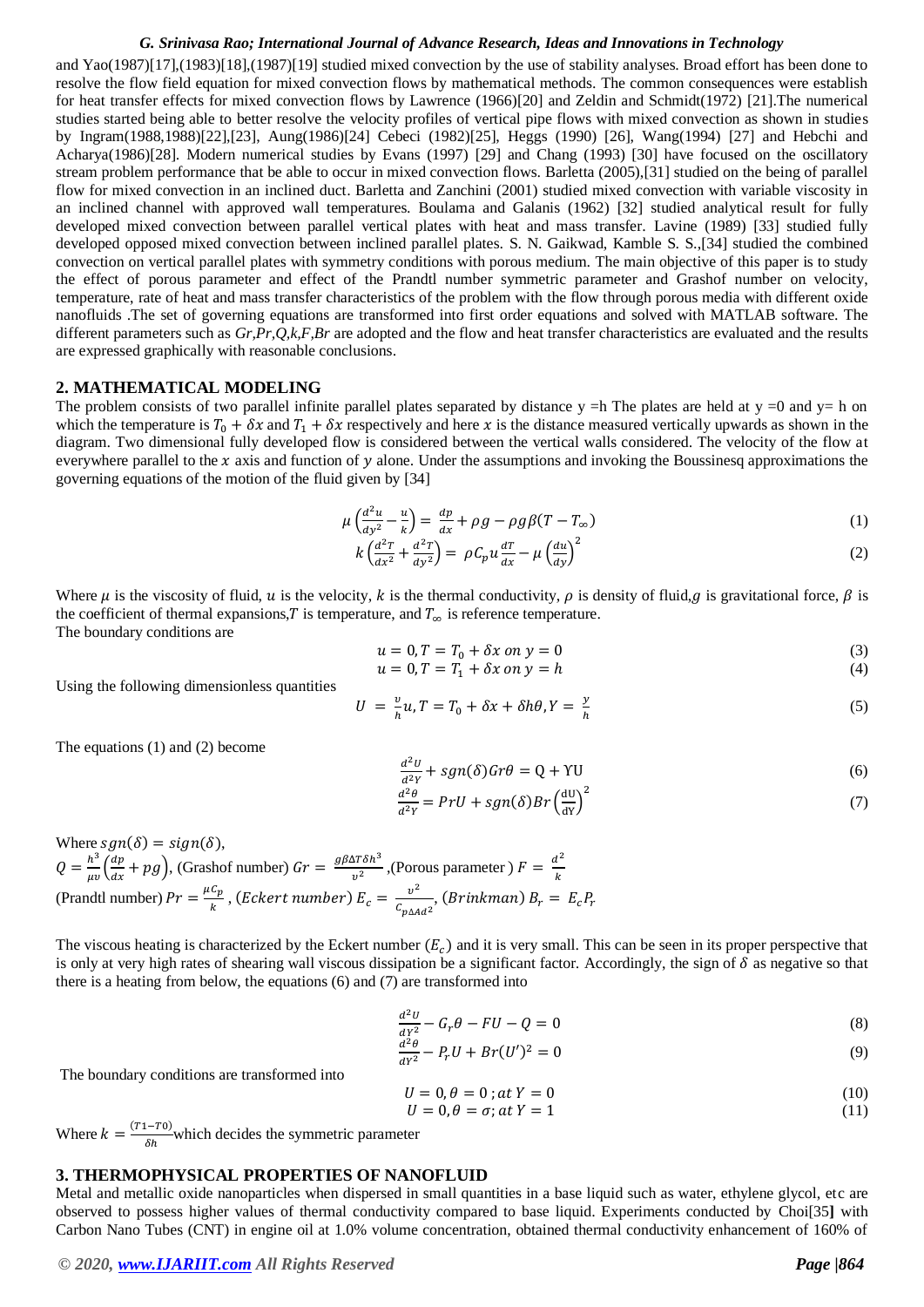the base liquid value. The determination of thermo-physical properties of metal nanoparticles like Cu and metal oxides such as Al2O3, TiO2, CuO, SiO2, etc. in different base fluids and the parameters influencing them is undertaken by **various** investigators The well-known theoretical models of Maxwell [36] and Hamilton and Crosser [37] predicted lower values of thermal conductivity compared to experimental observations at higher temperatures. Hence experimental determination of thermal conductivity of various nanofluids is undertaken as the theoretical models are still pursued. It is fairly established that the thermal conductivity and viscosity of nanofluids is influenced by concentration and temperature. The influence of particle size on the properties has not been considered in the development of regression equations by these investigators. The thermal conductivity and viscosity of various nanofluids are determined experimentally at different particle sizes, temperatures and concentration by many. Experiments for the estimation of nanofluid convective heat transfer coefficients are undertaken with particle size in the range of 20 to 170nm, temperature range of  $20-70^{\circ}$ C, volume concentration of less than 4.0% with Al2O3, Cu, CuO, SiC,TiO2, ZrO2, etc nanoparticles dispersed in water. The viscosity and thermal conductivity data of metal and their oxide nanoparticles dispersed in water and available in literature is used in the development of regression equations. The nanofluid density and specific heat are determined using the mixture relations given by

### **3.1. Density***,*  $\rho_{nf}$

Applying the principle of mass conservation of the two species in a finite control volume of the nano fluid, the nanofluid density can be obtained from the relation

$$
\rho_{nf} = \phi \rho_P + (1 - \phi) \rho_w \tag{12}
$$

where is the volumetric fraction of nano particles in the base fluid.

# **3.2. Specific Heat,**

The thermal conservation of energy of the two species in a finite control volume will yield the overall

$$
Cp_{nf} = \frac{(1-\emptyset)(c_p)_w + \emptyset(\rho c_p)_w}{(1-\emptyset)\rho_w + \emptyset\rho_p} \tag{13}
$$

The bulk material properties listed in are used in the development of regression equations for density and specific heat. Vajjha and Das [38] considered specific heat ratio to be dependent on concentration and bulk temperature **i**n the development of regression equation. Hence equations applicable for metal and their oxide nanoparticles dispersed in water are

$$
\rho_{nf} = \rho_w (0.9973 + 0.03479 \phi + 0.0000619 T_b)
$$
\n(14)

$$
Cp_{nf} = Cp_w(1.036 - 0.0298\phi - 0.001037T_b)
$$
\n(15)

with an average deviation of less than 3.7% where  $\phi$  is in percent and  $T_b$  in  $\degree$ C. Nguyen et al. [39] conducted experiments for the determination of viscosity of Al2O3 and CuO nanofluids in water at different concentrations and particle sizes in the ambient temperatures of 22 and 25oC. Experiments revealed the viscosity of Al2O3 with particle sizes of 36 and 47nm and that of CuO with 29nm size predicted close values for volume concentration less than 4%. The dependence of viscosity ratio on concentration and particle diameter by Sarit et al. [40],[42] and specific heat ratio on concentration and bulk temperature by Vajjha and Das **[**38] has been considered in the development of regression equations. Based on these observations, it is can be stated that viscosity and thermal conductivity of nanofluids are influenced by volume concentration, temperature and particle size. Hence, the available experimental data in literature for a maximum temperature of  $T_{\text{max}} = 70^{\circ}$  C and particle size of  $d_{\text{max}} = 50$  nm is used to develop regression equation valid for various metals and their oxide nanoparticles dispersed in water.

### **3.3 Thermal Conductivity and viscosity**

$$
k_{nf} = k_w(0.9808 + 0.0142\phi + 0.003883T_b - 0.00068d_p)
$$
\n(16)

$$
\mu_{nf} = \mu_w (0.9042 + 0.1245\phi + 0.0043d_p - 0.0001206T_b)
$$
\n(17)

For  $0 \le \emptyset \le 3.7$ ,  $20 \le T_b \le 70$ ,  $20 \le d_p \le 150$  with a maximum deviation of less than 10% where is in percent, *Tb* in <sup>0</sup>C and  $d_p$ in nm. Yurong He et al. [41**]** observed the shear viscosity to increase and thermal conductivity to decrease with particle size.

### **4. NUMERICAL METHOD**

The nondimensional nonlinear differential equations (8) and (9) are solved with the boundary conditions equations (10) and (11) with commercial MATLAB software by using finite difference method. Initially the equations are converted into first order differential equations and apply the explicit finite difference method. The properties of nanofluids are predicted with help of equations available equations (12),(13),(14),(15),(16),(17) for the different oxide fluid Al2O2,SiO2,ZnO,CuO.The properties which are evaluated for the present study Pr=7.518,6.474 8.478 6.674; Gr=2.305,2.742,2.021,2.58; Br= 2.032, 1.902, 2.1795, 1.940; Ec=0.2703,0.2572,0.2869,0.2388,and other parameters symmetric and unsymmetrical values are k = 0.0,0.5,0.75,1;  $Q=0,5,10,15; F = 5,10,15,20$ . are considered present study.

### **5. RESULTS AND DISCUSSIONS**

The fluid flow and temperature distribution of the results are represented with graphically and discussed as follows. Fig 1.0 & fig2.0 representation of variation of velocity profiles and temperature profiles with different values of *Gr* [ 2.305,2.74,2,2.021, 2.581] at  $F=5$   $Q = 0Br = 2.032$   $Pr = 7.518$ . The velocity profiles are reducing with increasing *Gr* values because of the buoyancy effect. Similarly, the from the Fig2.0 the temperature profiles are high gradient at *Gr* = 2.74 due to the buoyancy effect. The temperature profiles are increases in its gradient from *Gr* = 2.021 to *Gr* =2.74.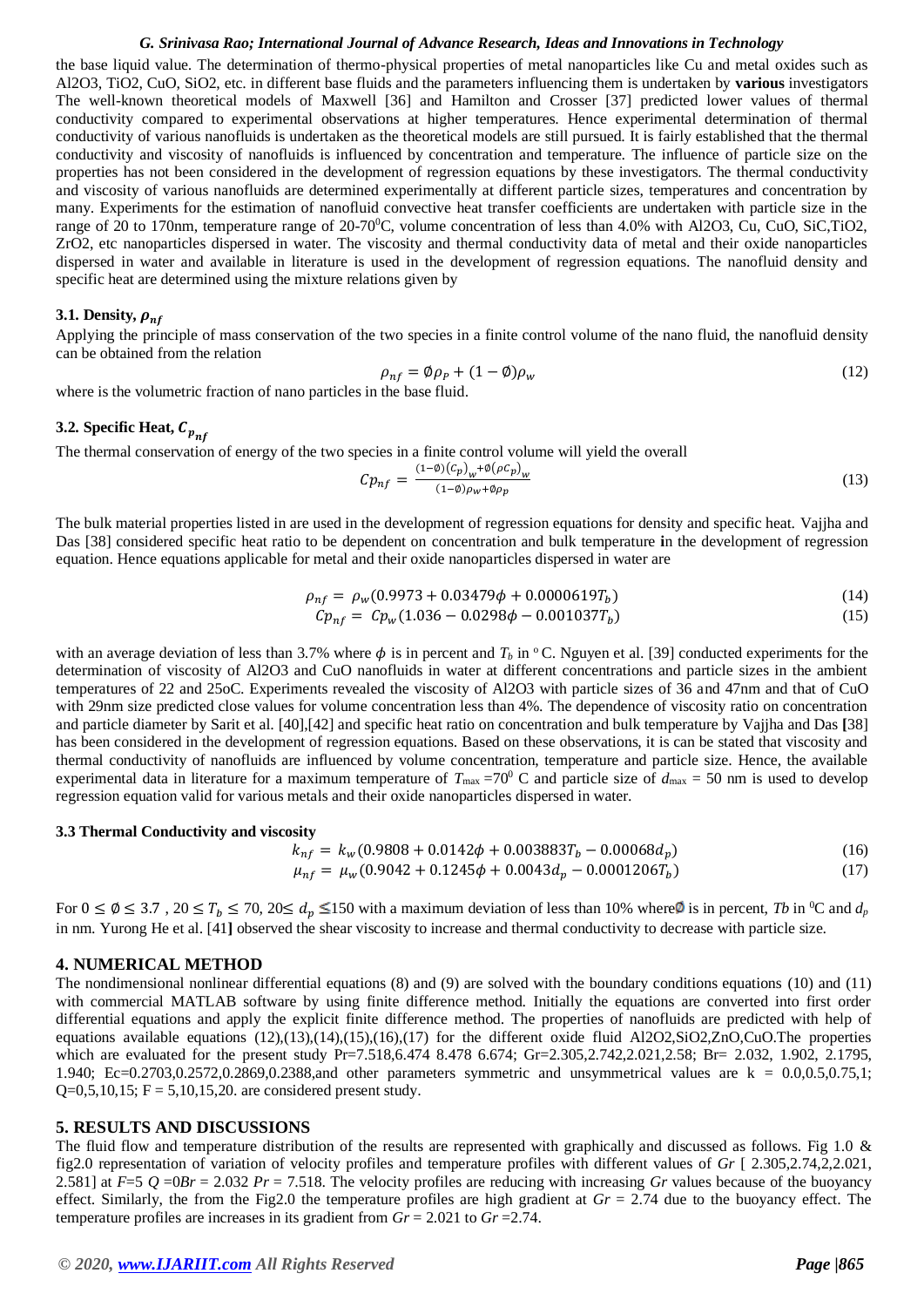







**Fig. 2: Representation of velocity profiles with nondimensional distance with different values of Gr F =5, q=0, k=1, Br = 2.032, Pr =7.518**

From the Fig3.0 &Fig4.0 represents the velocity and temperature profiles with different Prandtl numbers at  $Gr = 2.305$ ,F=5,Q  $=0.8r = 2.032$ . From the diagram there is no much variation in velocity and temperature profiles. Fig 5.0& 6.0 is drawn for the variation in the flow filed and temperature filed at different porous parameter  $F = 5,10,15,20$  at the Gr = 2.32, Pr = 7.518, Br = 2.032 k =1. The velocity files are decreases with increasing in the porous parameter from 5 to 20 and at high porous parameter the velocity profiles are very less because of the reducing in the velocity flow. The fig 6.0 describes the temperature fields with variation in porous parameter. From the fig the temperature is merge and no significance effect on temperature fields with porous parameter. Fig 7.0 & fig 8.0 reports the effect of velocity and temperature files in vertical plates for various values of Q varying from the 0,2,5,10 keeping all the values are constant.

From the fig7.0 the velocity of the fluid is in linear motion  $Q = 0$ , and the profile of the velocity is gradually changing from linear to parabolic with increasing Q. The fig 8.0 represents the variation of temperature with nondimensional distance. The temperature profile is linear at Q =0 and its prolife is changing from linear to sinusoidal with increasing the Q and it is completely sinusoidal at higher Q values. Fig 9 and 10 represents the variation of flow filed and temperature files with variation of symmetry parameter k, the values of k is varying from 0 to 1. When k is equal to 1 the both plates are at same temperature is consider as symmetric condition and for other values of the plates are at temperatures is considered as the unsymmetrical condition. The values of  $k = 0$ only one plate is heating and other plates is at not adiabatic. Fig 9.0 represents the velocity profile for different values of k 0,0.5,0.75,1 the velocity profiles are reverses in the nature and varied from 0 to - 0.16 in parabolic nature and the temperature filed is increases with increasing the value of k. The fig 10 represents the variation of temperature filed with the symmetric parameter. the temperature filed is increases with increasing in the k values.

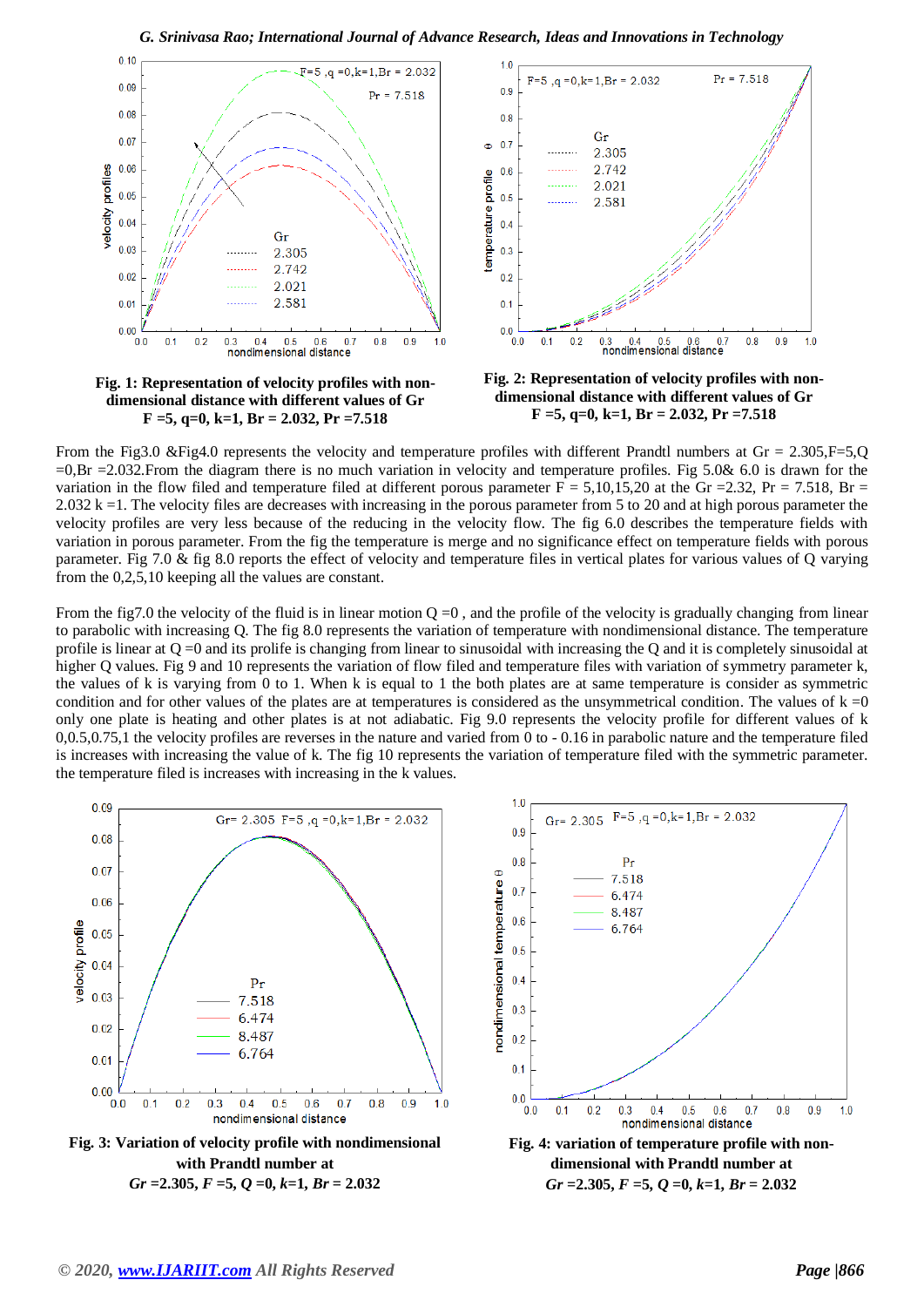

**Fig. 5: Variation of velocity profiles with distance for different values of** *F* **at** *Gr* **= 2.3 Pr = 7.518** *Br* **= 2.032 k = 1** 



**Fig. 7: Variation of velocity with distance for different values of Q at Gr =2.305, pr = 7.518, F =10, k =1,** *Br* **= 2.305**



**Fig. 6: Variation of temperature profiles with distance for different values of F at** *Gr* **=2.3** *Pr* **= 7.518** *Br* **= 2.032 k =1**



**Fig. 8: Variation of temperature with distance for different values of Q at Gr =2.305, pr = 7.518, F =10, k =1,** *Br* **= 2.305**

### **6. CONCLUSIONS**

This paper reports numerical study of the mixed convection through vertical channel in presence of porous media with Al2O3, SiO2, ZnO, CuO different oxide nanofluid with constant Brickman number. The effect of porous parameter (*F)*, the Grashof number (*Gr)*, symmetric parameter (*k)*, buoyancy parameter (*Q),* Prandtl number (*Pr*) on velocity, temperature, presented graphically. From the above result and discussions, it concludes that in the absence of the viscous dissipation, the velocity increases with an increase of porous parameter, and decreases as the Grashof number increases. Also, with an increase of porous parameter, decreases the temperature. The velocity profiles are decreases with increasing the Prandtl number. The symmetric parameter *k* is most effective on the velocity profile and temperature profiles. The velocity profiles and temperature are increases with the values of  $k$ .



**Fig. 9: Variation of velocity profiles with distance for different values of k at Gr =2.305, Pr = 7.518, Br = 2.032, F=10**



**Fig. 10: Variation of velocity profiles with distance for different values of k at Gr =2.305, Pr = 7.518, Br = 2.032, F=10**

*© 2020, [www.IJARIIT.com](file:///C:/omak/Downloads/www.IJARIIT.com) All Rights Reserved Page |867*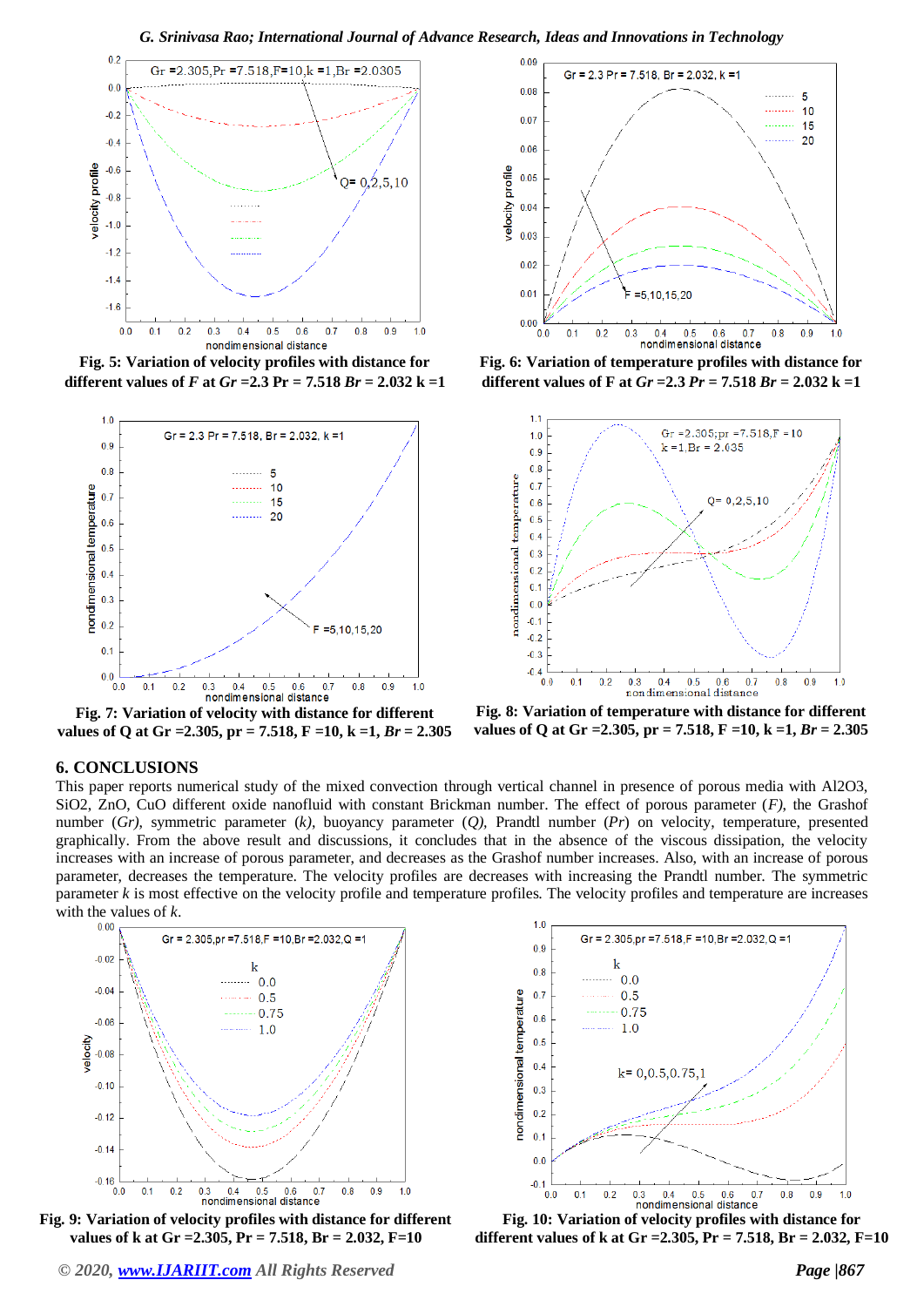## **7. REFERENCES**

- [1] W. Aung, G. Worku, Theory of fully developed combined convection including flow reversal, ASME J. Heat Transfer 108 (1986) 485–488.
- [2] C.-H. Cheng, H.-S. Kou, W.-H. Huang, Flow reversal and heat transfer of fully developed mixed convection in vertical channels, J. Thermophys. Heat Transfer 4 (1990) 375–383.
- [3] T.T. Hamadah, R.A. Wirtz, Analysis of laminar fully developed mixed convection in a vertical channel with opposing buoyancy, J. Heat Transfer 113 (1991) 507–510.
- [4] A.S. Lavine, Analysis of fully developed opposing mixed convection between inclined parallel plates, Wa¨rme Stoffu¨ bertragung 23 (1988) 249–257.
- [5] A. Barletta, E. Zanchini, On the choice of the reference temperature for fully developed mixed convection in a vertical channel, Int. J. Heat Mass Transfer 42 (1999) 3169–3181.
- [6] S. Ostrach, Laminar flows with body forces, in: F.K. Moore (Ed.), Theory of Laminar Flows, Princeton University Press, Princeton, 1964, pp. 528–718.
- [7] P.M. Beckett, Combined natural- and forced-convection between parallel vertical walls, SIAM J. Appl. Math. 39 (1980) 372–384.
- [8] P.M. Beckett, I.E. Friend, Combined natural and forced convection between parallel walls: developing flow at higher Rayleigh numbers, Int. J. Heat Mass Transfer 27 (1984) 611–621.
- [9] A. Barletta, Laminar convection in a vertical channel with viscous dissipation and buoyancy effects, Int. Commun. Heat Mass Transfer 26 (1999) 153–164.
- [10] A. Barletta, Heat transfer by fully developed flow and viscous heating in a vertical channel with prescribed wall heat fluxes, Int. J. Heat Mass Transfer 42 (1999) 3873– 3885.
- [11] D.B. Ingham, I. Pop, P. Cheng, Combined free and forced convection in a porous medium between two vertical walls with viscous dissipation, Transport Porous Media 5 (1990) 381–398.
- [12] A.K. Al-Hadhrami, L. Elliott, D.B. Ingham, Combined free and forced convection in vertical channels of porous media, Transport Porous Media 49 (2002) 265–289.
- [13] Ostrach, S. Combined Natural and forced convection laminar flow heat transfer of fluids with and without heat sources in channels with linearly varying wall temperatures. NACA TN p.3141, 1954.
- [14] Morton, B.R. Laminar Convection in Uniformly Heated vertical pipes, J. of Fluid Mechanics, Vol.8, pp.227-240, 1960.
- [15] Quintire, J. An analysis of Laminar Free and forced convection between Finite vertical parallel plates, ASME J. Heat Transfer, Vol.95, pp.53-59, 1973.
- [16] Rogers, B.B., and Yao.L.S. Finite Amplitude instability of mixed convection in a heated vertical pipe, Int. J. Heat Mass Transfer, Vol.36, pp.2305-2314, 1993.
- [17] Yao, L.S. Fully developed and Non-isothermal flow possible in a vertical pipe, Int. J. Heat Mass Transfer, Vol.30, pp.707-716, 1987.
- [18] Yao, L.S. Free and Forced convection in the entry region of a heated vertical channel. Int. J. Heat Mass Transfer, Vol.26, pp.65-72, 1983.
- [19] Yao, L.S. Linear stability analysis for opposing mixed convection in a vertical pipe, Int. J. Heat Mass Transfer, Vol.30, pp.810-811, 1987
- [20] Lawrence, W.T., and Chato, J.C. Heat Transfer Effects on the Developing Laminar flow inside vertical tubes, ASME J. Heat Transfer, Vol.88, pp.214-222. 1966.
- [21] Zeldin, B., and Schmidt, F.W. Developing flow with combined forced free convection in an Isothermal vertical tube, ASME J. Heat Transfer, Vol.94, pp.211-223, 1972.
- [22] Ingham, D.B., Keen, D.J. and Heggs, P.J. Flows in vertical channels with asymmetric wall temperatures and including situations where reverse flows occur, ASME. J. Heat Transfer, Vol. 110, pp.910-917, 1988.
- [23] Ingham, D.B., Keen, D.J. and Heggs, P.J. Two dimensional combined convection in vertical parallel plate ducts including situations of flow reversal, Int. J. Numer. Meth. Engen, Vol.26, pp.1645-1664, 1988.
- [24] Aung. W., and Worku, G. Developing flow and flow reversal in a vertical channel with asymmetric wall temperatures, ASME. J. Heat Transfer, Vol. 108, pp.299- 304, 1986.
- [25] Cebeci, T., Khattab, A.A., and Lamont, R. Combined natural and Forced convection in Vertical Ducts, 7th Int. Heat Transfer Conf., Vol.2, pp.419-424, 1982.
- [26] Heggs, P.J., Ingram, D.B., and Keen, D.J The effects of Heat Conduction in the wall on the development of recirculating combined convection flows in vertical tubes, Int. J. Heat Mass Transfer, Vol.33, pp.517-528, 1990.
- [27] Wang, M., Tsuji, T., and Nagano, Y. Mixed convection with flow reversal in the thermal entrance region of Horizontal and vertical pipes, Int. J. Heat Mass Transfer, Vol.37, pp.2305-2319, 1994.
- [28] Hebchi, S., and Acharya, S. Laminar mixed convection in a symmetrically or asymmetrically heated vertical channel. Numerical Heat Transfer, Vol.9, pp.605-618, 1986.
- [29] Evans, G., and Greif, R. Buoyant instabilities in downward flow in asymmetrically heated vertical channel, Int. J. Heat Mass Transfer, Vol.40, No.10, pp.2419-2430, 1997.
- [30] Chang, T.S., and Lin, T.F. Steady and oscillatory opposing mixed convection in a symmetrically heated vertical channel with a low prandtl number fluid, Int. J. Heat Mass Transfer, Vol.36, pp.3784-3795, 1993.
- [31] Barletta, A. On the existence of parallel flow for mixed convection in an inclined duct, Int. J. Heat Mass Transfer Vol.48, pp 2042-2049, 2005.
- [32] Barletta, A. Zanchini, E. Mixed convection with variable viscosity in an inclined channel with prescribed wall temperatures, Int. Commun. Heat Mass Transfer Vol. 28, pp.1043-1052, 2001.
- [33] Lavine, A.S. Analysis of fully developed opposing mixed convection between inclined parallel plates, Warme-and Stoffubertragung Vol. 23, pp 249-257, 1988.